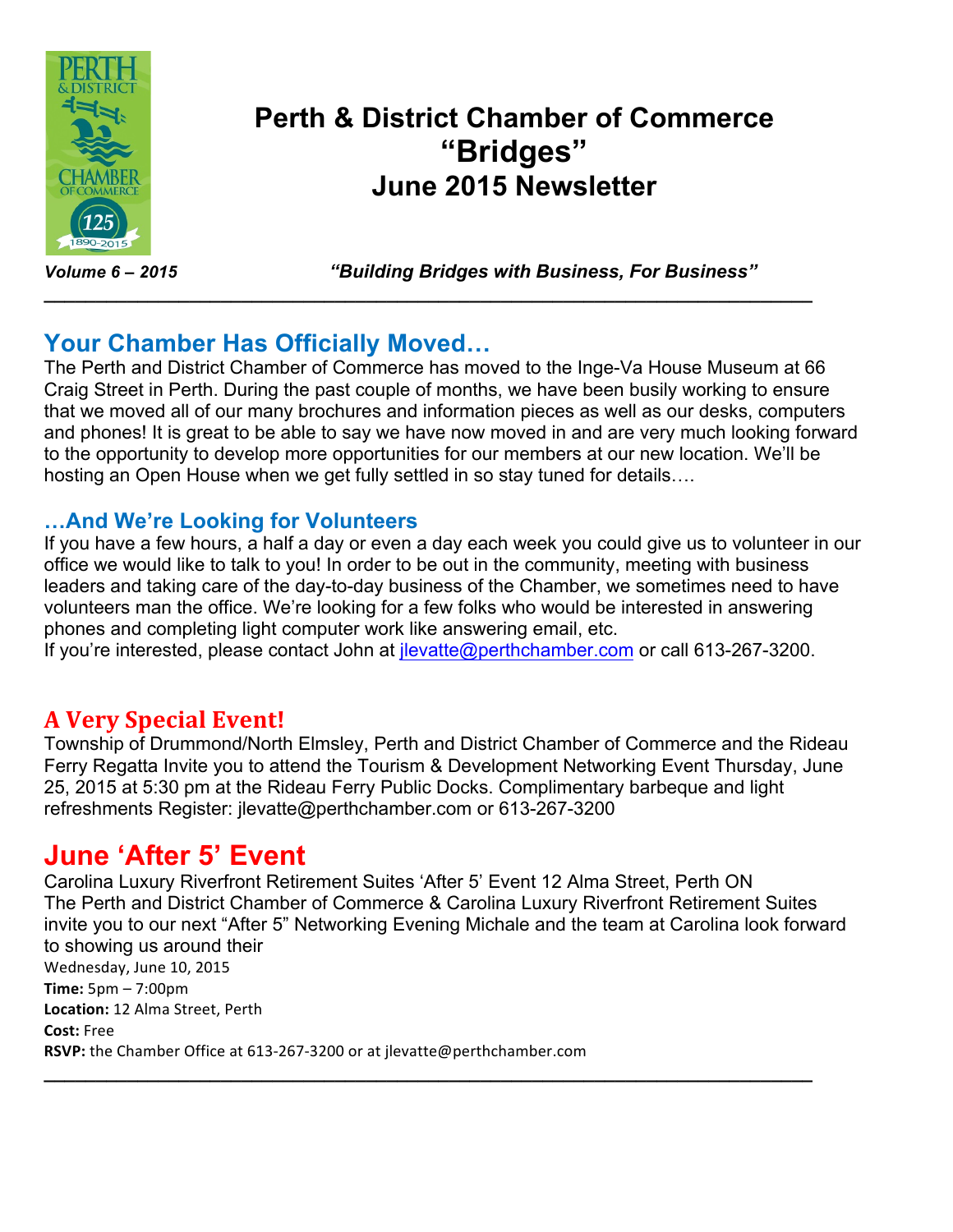# **2015 Dorothy Griffith Memorial Golf Tournament Friday, August 14, 2015**

Perth Golf Course NEW THIS YEAR...featuring TWO GOLFING OPTIONS! 9 –hole 'NINE & DINE' \$105 per golfer OR 18– hole ' TRADITIONAL' \$125 per golfer INCLUDES : Golf/Cart/ Lunch (for TRADIONAL) / Dinner ENJOY a FREE Bucket of Balls for Driving Range On Course Contests; Raffle; 50/50; Live Auction & MORE! Shot gun start for TRADIONAL 12:30 pm Shotgun start for NINE & DINE 3:00 pm DINNER & more fun 6:30 pm EARLY BIRD DEADLINE June 30th REGISTER by calling (613) 267-3200 or welcome@perthchamber.com

#### **Sponsorship Opportunities Hole Sponsor**

\$100 to have your 2x3 sign placed on a hole  $($100 + HST = $113)$ 

#### **Raffle Table Donor**

Great exposure for your business, services and products!

#### **Live Auction Donor**

Big ticket items will be auctioned off! Great opportunity to spotlight your product or service!

#### **Goodie Bag Donor**

Sample size products to get the word out about your business to over 100 golfers and potential customers!

#### **Cart Sponsor**

\$500.00 gets your business card in each and every golf cart used at the tournament (only one spot available)  $($500 + HST = $565)$ 

#### **Lunch Sponsor**

For information on being a lunch sponsor contact the Chamber office (only one spot available)

#### **Dinner Sponsor**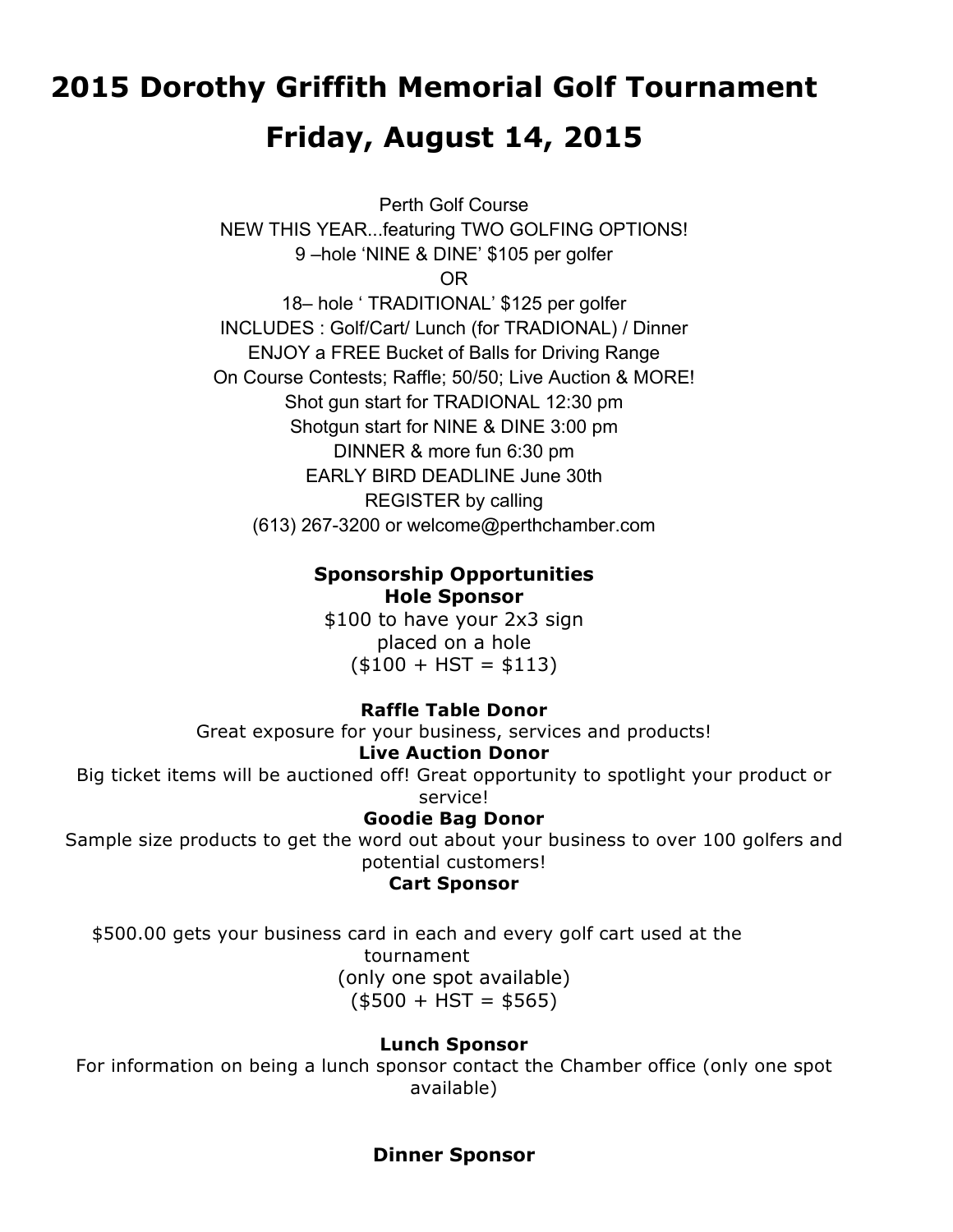\$250.00 to get your business card placed on each and every place setting at dinner! (only 3 spots available)

 $($250 + HST = $282.50)$ 

We are once again, calling on you to

help make this year's tournament as

successful as years past as well as help fund initiatives within the Chamber that benefit all members of the Chamber.

## **A hole sponsorship or donation means your business name will get great exposure at our tournament, will appear in our official golf program, will be mentioned in the Chamber's newletter, as well as appear in our thank you ad.**

## **EVERYTHING OLD MADE NEW AT 'THE FACTORY' IN PERTH** *MULTI-MILLION DOLLAR INVESTMENT REVITALIZES FORMER INDUSTRIAL SITE*

**\_\_\_\_\_\_\_\_\_\_\_\_\_\_\_\_\_\_\_\_\_\_\_\_\_\_\_\_\_\_\_\_\_\_\_\_\_\_\_\_\_\_\_\_\_\_\_\_\_\_\_\_\_\_\_\_\_\_\_\_\_\_**

*Chamber Staff*



Ask Perth entrepreneur Bill Beacham if he has the Midas touch when it comes to business development and you would probably get a wry smile and a convincing "no."

However, few could deny the success Beacham and his partners in Leo Adams Investments have had in redeveloping 'The Factory'  $-$  a 50,000 sq. ft. modern business park on Sunset Boulevard – into one of the premier business locations in the area.

It was just a few years ago that Beacham, the driving force behind the eventual business park model plan, came to Perth as part of a group involved in equity financing for technology companies.

"That's certainly how we landed in Perth," Beacham said. "We had three companies in smaller offices here in Perth and one of them needed a larger space so we thought we would look around."

Beacham said he was told there could be opportunities in the Brown Shoe Factory on Rogers Road but the manager at that location steered him toward the company's Sunset Boulevard property. The rest, as they say, is history.

Today, the park which features a full 12 acres of possible future expansion land, is about 70 per cent leased with about 12,000 square feet of rental space still available.

Some of the tenants Beacham's group have signed include a land planner, a massage therapist, and an architect in the professional services area of the building. Other tenants include Government of Canada;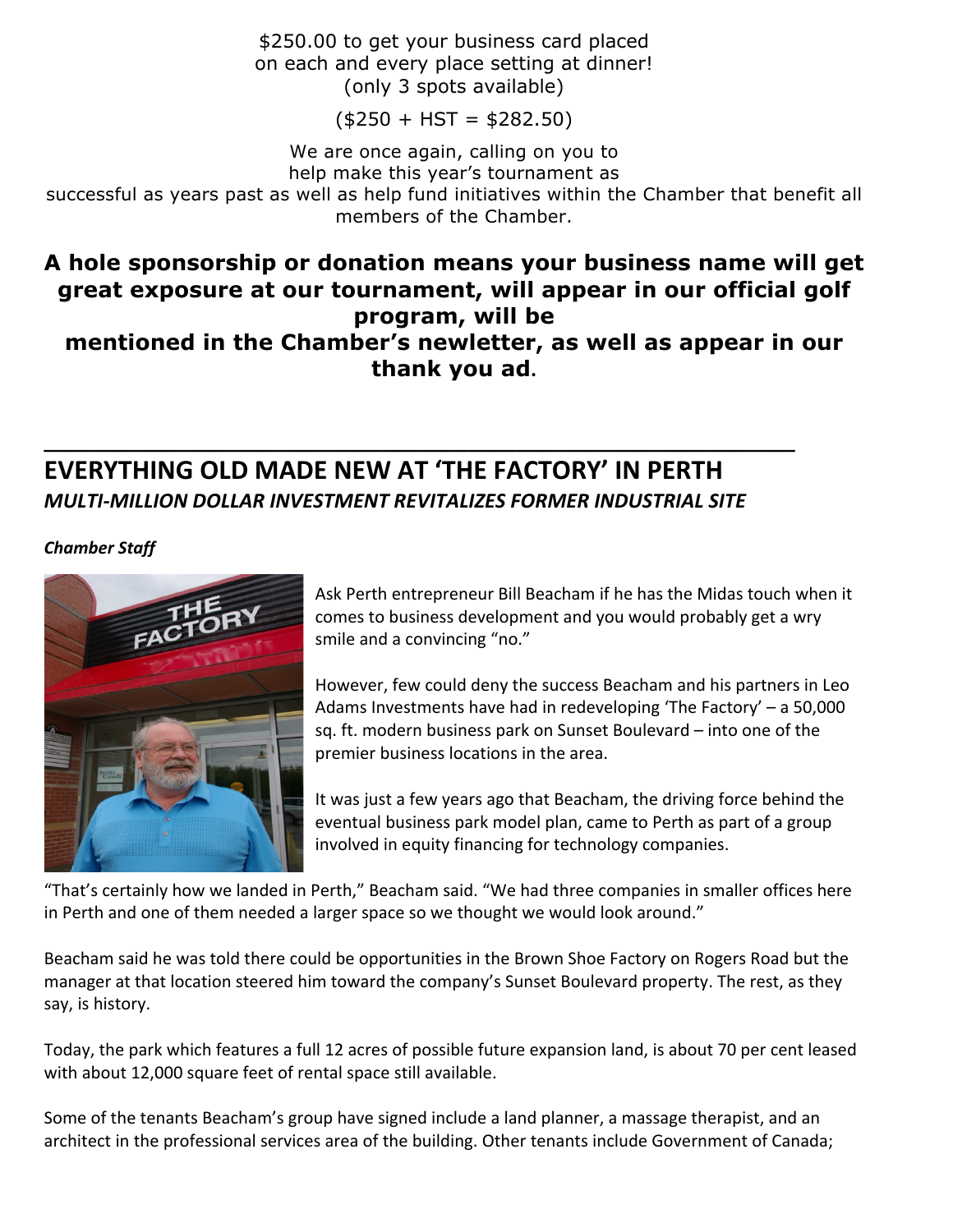Algonquin College Community Employment Services and several not-for-profit businesses such as Community Home Support Lanark County.

Spaces are uniquely tailored to the specific needs of each client and all remodelling and renovation is completed by Beacham's in-house construction team.

"We've done something a little different," Beacham said. "When a fit up or renovation is required we have our own crew and we act as the general contractor and bill those costs back to the client at our cost – there is no element of profit. We have taken this approach in the interest of getting good long-term tenants."

And what does the future hold for Beacham and 'The Factory'?

"We want to get this building leased up which is an ongoing business in itself," Beacham said. "If and when commercial development in Perth catches up to us we would definitely look at other free-standing buildings and may even take a look at residential/commercial development sometime in the future.

For more information on leasing opportunities at 'The Factory' contact Bill Beacham at 613-326-0190 or email info@lai-inc.com

This feature story is the first in an ongoing series of Chamber member focus articles that will appear weekly on our website and through our social media channels. So, stay tuned for much more.

# **Events We're Keeping Our Eye On!**

## **Business Accreditation Program – Selling!**

Our next segment in the Chamber's Business Accreditation Program 'Selling' and Marketing will be held in September. We are just ironing out the details on dates and times and will provide you with the information as soon as we have it!

#### **The Employment Standards Act & Program**

The Employment Standards Act (ESA) covers most workplaces and types of work in Ontario. It establishes basic employer obligations and employee rights with respect to rates of pay, hours of work and overtime, vacations, public holidays, various forms of leave and more. There are many special conditions and rules established by regulation, which recognize the unique nature of some forms of work. Every province and most industrialized countries have similar legislation.

The ESA is enforced by officers who work for the Employment Standards (ES) Program, which is part of the Ministry of Labour.

They visit businesses throughout Ontario. Employees who believe their workplace rights have been violated may file a complaint with the Ministry of Labour.

Claims are investigated to determine if the ESA standards have been broken.

Employers found guilty of breaking the law must correct the offending behaviour, pay the amounts assessed as owing to their employees and may be subject to other enforcement action such as orders, notices and court administered fines.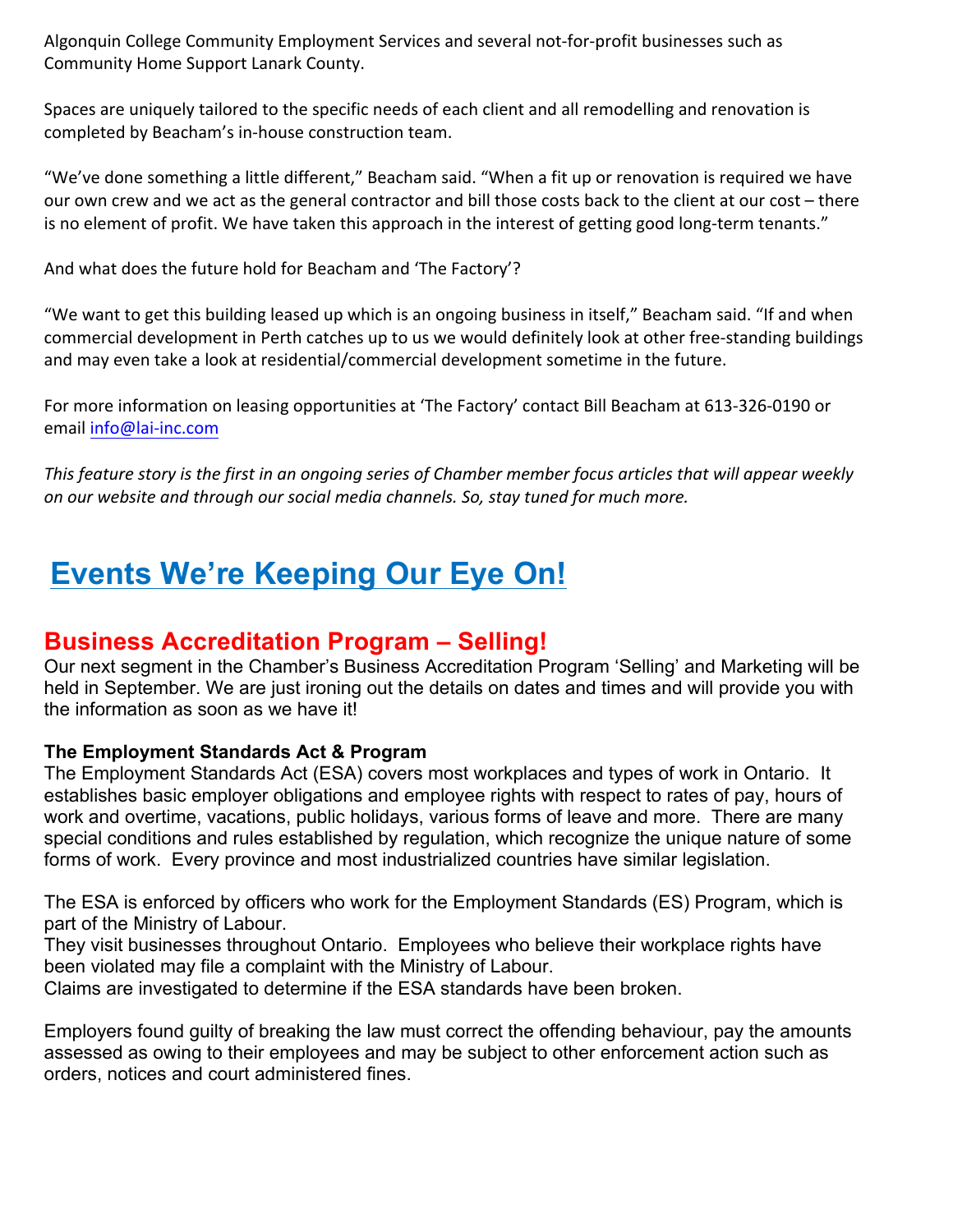The Employment Standards Program invests significant resources in education and resources to ensure that employers understand their duties under the Act and so employees understand their rights.

**Speaker:** Terry McKever Regional Program Coordinator, Employment Standards Program Ministry of Labour, Eastern Region **Date:** June 4<sup>th</sup> **Time:** 9:30 am - 11:00 am **Cost:** FREE

## **3rd ANNUAL PERTH FIRE FIGHTERS' ASSOCIATION GOLF TOURNAMENT**

The 3rd **Annual PERTH FIRE FIGHTERS' ASSOCIATION GOLF TOURNAMENT** takes place on **Friday, June 5th, 2015 at Mapleview Golf Course, 12:45pm shotgun start**, and 4-person scramble. Cost is \$100 per person which includes golf, cart, dinner and prizes. Proceeds will be used to sponsor free skating and free swimming throughout the year, and other worthwhile community causes. To reserve: t\_choffe@yahoo.ca or call 613-812-1415. Please include a contact name and number/email, and a list of your team members.

# **Fashions with Flare**

The summer-like weather is finally upon us after a long-delayed spring, and what better way to celebrate than with a summer fashion show. Fashions with Flare is a fundraising event scheduled for Monday June 15th to support ongoing operating costs for the Lanark County Community Justice Program. The event will be held at the Perth Civitan Club with doors opening at 6:00 p.m. for a selection of treats and snacks as well as the opportunity to bid on wonderful items in the silent auction. The fashion show will start promptly at 7:00 p.m., featuring clothes from Fall River Fashions, Lavender and Lace, Giant Tiger, Fashion Envy and Jewels. Our volunteers are busily at work planning this 3rd annual event, which will bring a few surprises.

We are pleased to welcome Hugh Colton as our emcee for Fashions with Flare and the first fifty ladies through the door will receive a complimentary flower. In addition to the silent auction, there will be door prizes and a raffle, as well as the chance to take home one of our unique table centrepieces. There will be a cash bar as well as tea and coffee available throughout the evening.

For more information about this event or for information about the Lanark County Community Justice Program, please visit our website at www.commjustice.org or contact our Executive Director, Beth Peterkin, at 613-264-1558 or beth@commjustice.org.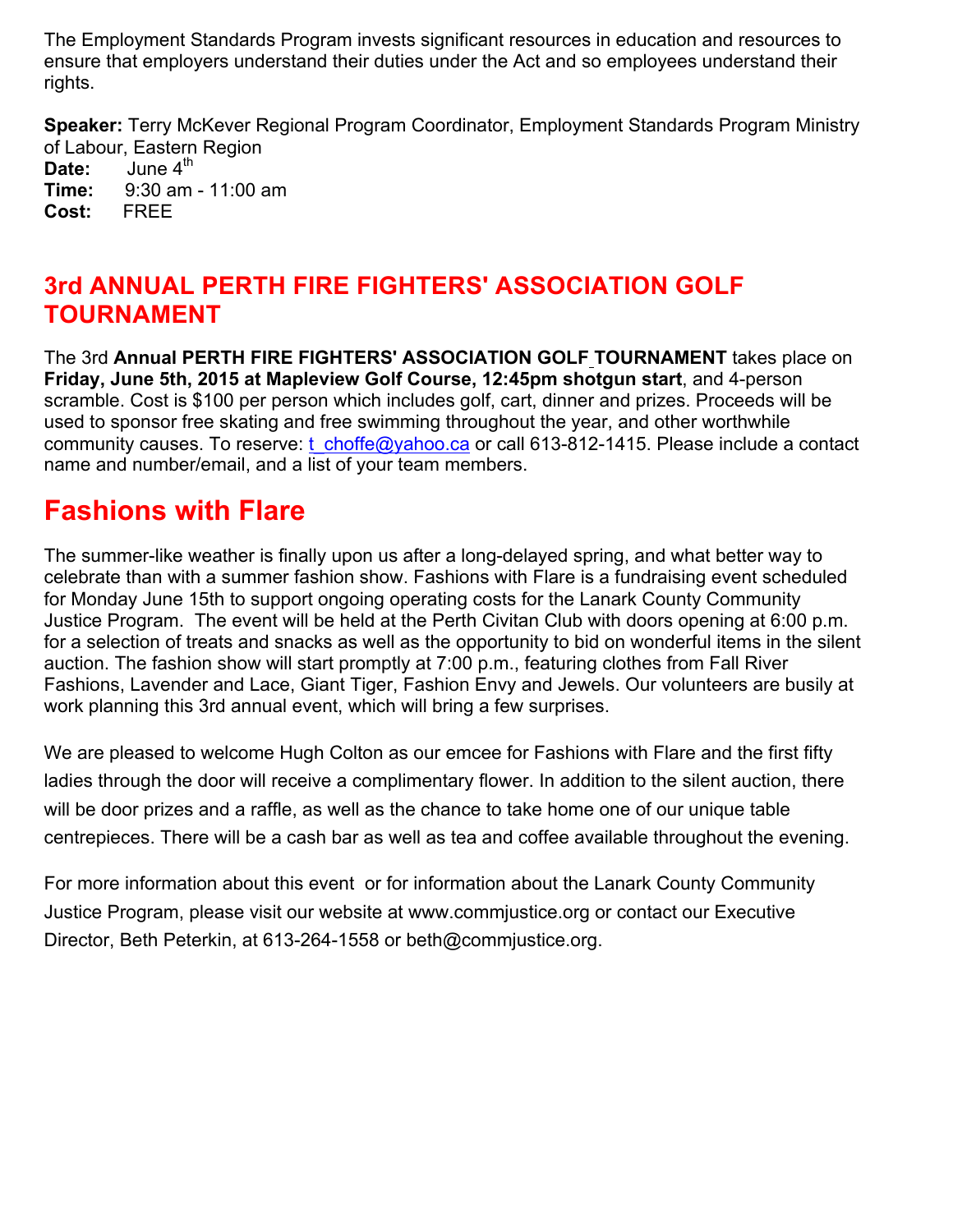## **Perth Citizens' Band 2015 Summer Concerts**

Every second Thursday evening during June, July and August, you can see Canada's Oldest Town Band performing at the Perth Band shell - *THE PERTH CITIZENS' BAND.* Concerts are free, just bring a lawn chair, and a picnic basket if you wish, to enjoy the music from beautiful Stewart Park, across the street. Concerts **begin at 7pm,** except for June 25th (Rotary Strawberry Social, 6pm start). For information contact any member of the Perth Citizens' Band.

Thursday, June 11, 2015 Thursday, July 9, 2015 Thursday, July 23, 2015 Thursday, August 6, 2015 Thursday, August 20, 2015

# Perth Ribfest



## **Perth Ribfest Planning Heating Up!**

This year's 1st Annual Perth Ribfest is shaping up to be one of the most incredible events this summer!

We have our Ribbers and a number of food vendors under contract, a climbing wall for all ages, Perth Brewery Beer, Spider Man and Elsa characters, a great entertainment line up all three days, cool car shows, and more.

We would like to invite the Perth business community to take advantage of another great opportunity to promote their business via sponsorship or through the booking of booth space. The 1st Annual Perth Ribfest will take place August 21-23 at the Perth Fair Grounds. Don't miss out!!

More information regarding vendor opportunities can be found at: http://www.perthribfest.com/Events/Vendors/vendors.html

For sponsorship information: http://www.perthribfest.com/Sponsors/sponsors.html

The time sensitive nature is that we have the Foster St banner booked for week of June 29-July 6th and July 6-8th and the Platinum, Gold, and Silver sponsors get their logos on the banner if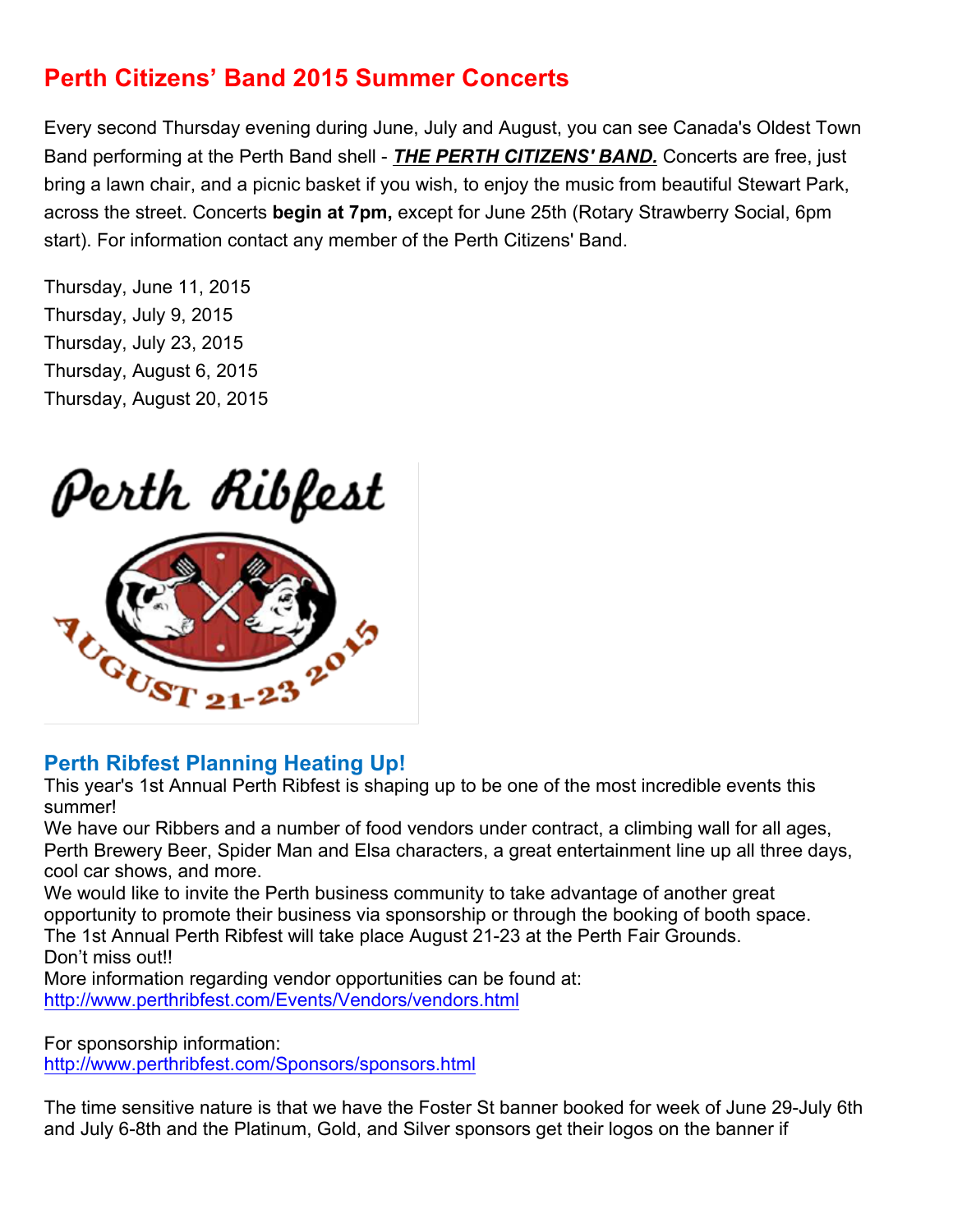arranged in the next month. We will also be highlighting the names of our sponsor businesses on the banner by displaying it in the eating, drinking and entertainment area of Ribfest!

## **Membership Renewals**

Thank you to everyone who has sent in their membership renewals. Renewal forms were distributed during the first week of January. If you have not renewed, we hope you can get your payment to our office as soon as possible.

If you should have any questions about your membership, please contact the office and we would be happy to answer any questions.

Also, we would appreciate it if you could let us know when you became a member. With it being our 125<sup>th</sup> we would love to know who our longest-standing members are.

**\_\_\_\_\_\_\_\_\_\_\_\_\_\_\_\_\_\_\_\_\_\_\_\_\_\_\_\_\_\_\_\_\_\_\_\_\_\_\_\_\_\_\_\_\_\_\_\_\_\_\_\_\_\_\_\_\_\_\_\_\_\_**

# **New – Working at Heights Training Standards and Regulatory Requirements for Construction Projects**

Falls from heights are a major hazard for workers and are one of the leading causes of critical injuries and fatalities in Ontario workplaces. The Ministry of Labour's new requirements for working at heights training will require employers to ensure workers on construction projects successfully complete a working at heights training program if they use any of these specified fall protection systems:

- Travel restraint system
- Fall restricting system
- Fall arrest system
- Safety net
- Work belt or safety belt

The new mandatory working at heights training regulations came into effect April 1, 2015. However, a twoyear transition period will apply to workers who received adequate training in the use of fall protection systems prior to April 1, 2015. For those with specific hiring and/or training needs please note that the **Canada-Ontario Job Grant will provide direct financial support for employers who wish to purchase training for their workforce.** In this grant program, employers choose the individuals they would like to have trained, and the training that meets their workforce development needs. For further information please call Community Employment Services, Algonquin College at 613-267-1381 or visit us online at www.cesperth.ca<http://www.cesperth.ca>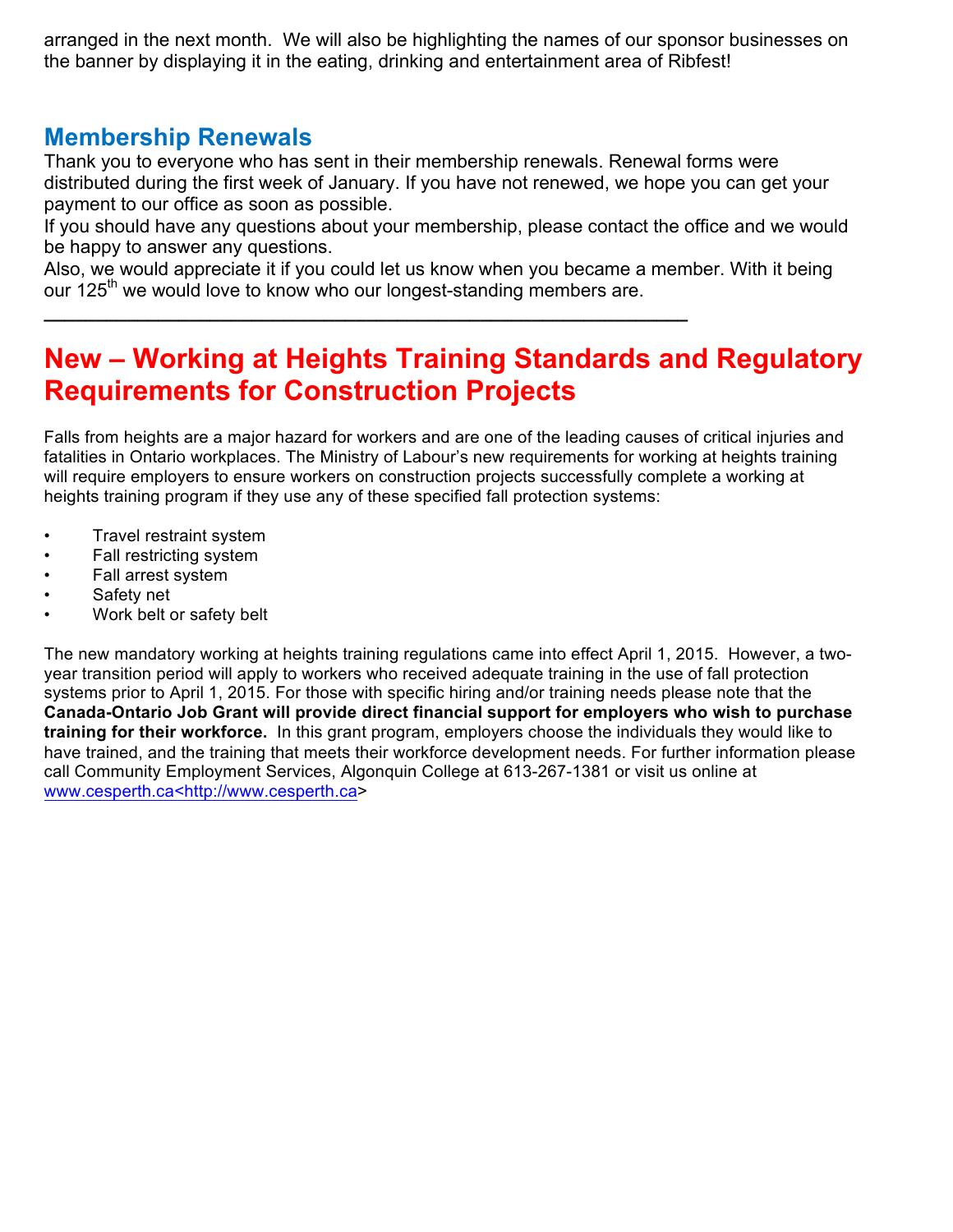# **Member Profiles of the Month:**



Arbonne is a 35-year-old company with Swiss heritage. Arbonne offers more than 450 products that are inspired by nature, enhanced by science and are botanically-based products that are pure, safe, and beneficial.

Contact: **Cindy Lowry** Arbonne Independent Consultant 613-264-9130 cindylowry@hotmail.ca cindylowry.arbonne.com

#### **Dot Scardellette, MA**

Psychologist serving Children and Youth Dotscard2020@gmail.com; 613-485-8365 30 North Street, Perth *Services offered*: Counseling, assessment, intervention planning

Dot is a registered psychologist with the College of Psychologists of Ontario (CPO). Dot has been working in school systems with children and youth facing challenges for roughly 30 years. Dot welcomes calls to explore possible routes to address a need or issue. Whether it be learning struggles, concerns with social/emotional and/or behavioural functioning, or some other challenge, Dot is passionate about helping bring about growth and development of skills. Taking a clientcentered, strengths-based approach, Dot also helps young people and the adults in their lives become more aware of and value individual assets, talents, and other quality personal characteristics.

Areas of concern may include, but not limited to, differences in learning and academic skill development, social interaction, attention and/or activity level, mood or stress/anxiety, and level of independent functioning.

Dot works full-time with the Upper Canada District School Board and in private practice on a parttime basis.



**We Help You Build Better Customer Relationships**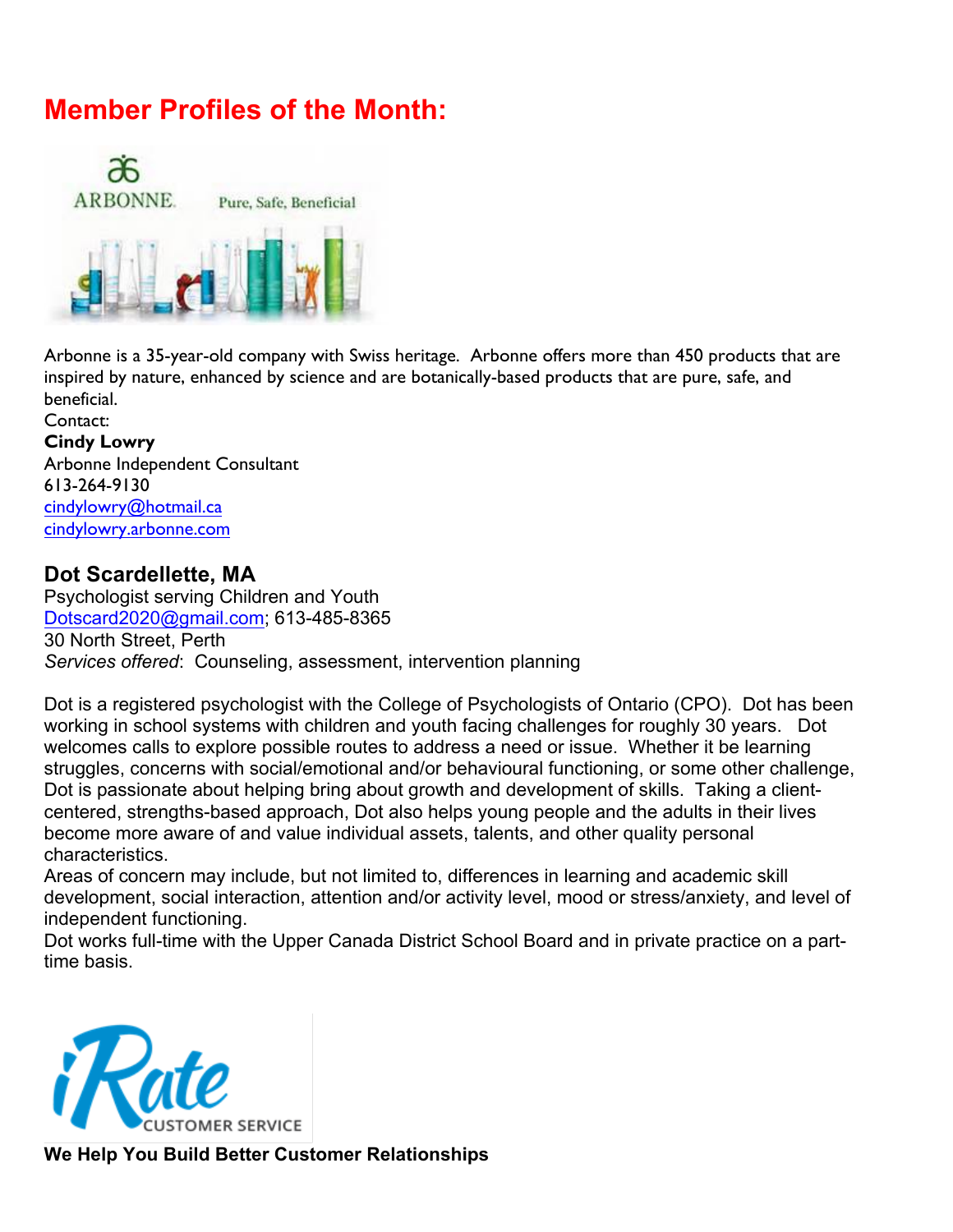**iRate Customer Service specializes in customer service reviews, customer service monitoring and customer service training.**

We help small businesses assess and measure their customer service experience by providing tailored-for-you customer service reviews and solutions that are affordable and easy to implement. Our practical strategies will enhance and strengthen your business.

**Our main focus is to provide a way for our clients to assess, measure, and deliver exceptional customer service.**

We help you gain an overall evaluation of the current level of perceived customer service being given at your place of business.

**We are here to assist you in providing the best customer service experience for your clients.** 

Our mission is simple, and that is to provide you, the business owner, with an honest and unbiased status report and then to offer solutions based on our findings and your needs.

Contact us for a no charge consultation.

http://iratecustomerservice.com inquiry@iratecustomerservice.com 613-283-0279 (office) *613-314-6007 (cell)*

# **We Welcome our Newest Members**

#### **Oving Estate Waterfront Apartment**

A lovely waterfront refuge close to home! Contact Jackie and her team to set up your next escape! https://www.airbnb.ca/rooms/6538597

#### **Stonehouse girl**

It is your home stay – away from home! We offer more than a bed and a breakfast. Our approach is to provide an environment that inspires your core creativity, gives you peace of mind and time to just be.

Contact: Maryetta and Fred 112 Hillier Street Lanark, ON 613-259-3246 Email: maryetta@sympatico.ca Website: www.stonehousegirl.ca

**BonjourDeColleen – French Language Instruction** colleen.singbush@gmail.com

or at 613-206-2866 on Facebook at: FB/BonjourDeColleen

An ardent Francophile, Colleen lived, worked and studied in France and has traveled in many francophone regions and countries studying the language, cuisine, social customs, art and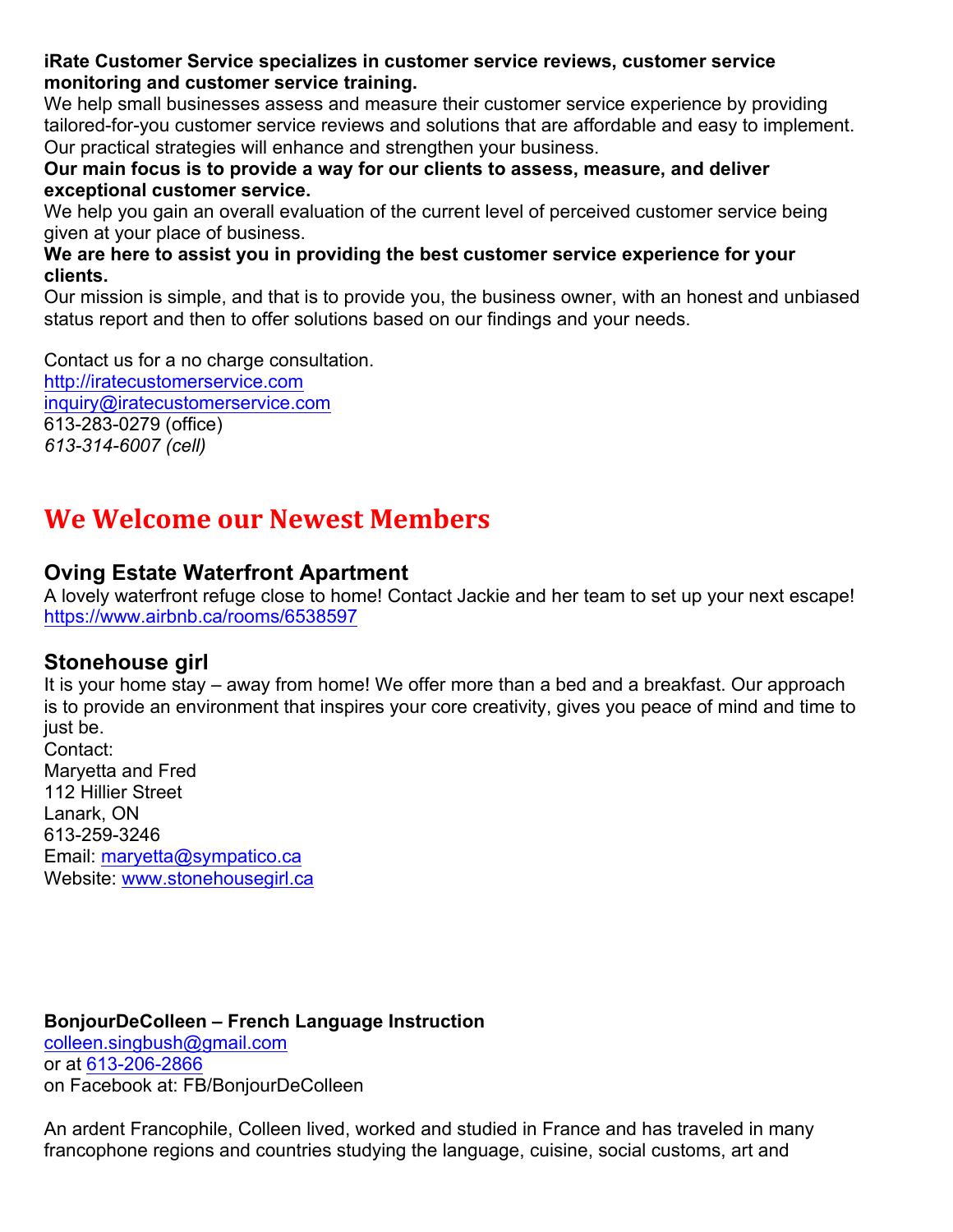literature. After a career in the technology and public service sectors, Colleen now shares her passion for all things French through French language classes and cultural events.

Group language classes for adults are offered at different levels and are focused on building confidence and fast forwarding communication skills. The tiny class sizes (4 - 10 students) ensures active participation and individual attention in a fun and relaxed environment.

Contact Colleen at: bonjour.de.colleen@gmail.com or at 613-206-2866 or on Facebook at: /BonjourDeColleen

#### **Picturesperth & Centreholidays**

26 Wilson St. W. Perth, Ontario 613-267-2971 picturesperth@cogeco.net marg@centreholidays.com www.marg.centreholidays.com Owner: Margaret McCann-Patterson

## **M2M Value Plan Participant Update**

Keep an eye out for your new 2015 M2M Value Program Card. The card is being sent to you along with your paid invoice receipt once you have renewed your membership for 2015. We have a great selection of businesses offering a special something to you just for being a member. Take a peek at the Chamber website: http://perthchamber.com/membership-information/m2m-value-program/

**\_\_\_\_\_\_\_\_\_\_\_\_\_\_\_\_\_\_\_\_\_\_\_\_\_\_\_\_\_\_\_\_\_\_\_\_\_\_\_\_\_\_\_\_\_\_\_\_\_\_\_\_\_\_\_\_\_\_\_\_\_\_\_\_\_\_\_\_\_\_\_\_\_\_\_\_\_\_**

**It is as simple as showing your card to participating businesses. Why not take advantage of the discounts available to you as a Perth & District Chamber of Commerce Member? Start saving today!**

We accept offers on an ongoing basis. Just ask the office to send you a M2M Registration Form and we will get you signed up.

If you have any questions please call the Chamber office and we will be happy to give you the scoop. I would love to hear from you as to how the program is working. As with any new program we expect there to be some growing pains. Please remember when using your card it is for you and your staff. Contact: Chamber General Manager John LeVatte at 613-267-3200 or email jlevatte@perthchamber.com with any questions or to register your business in the program....it is a great way to generate business!

*Visit the Perth & District Chamber Website: www.perthchamber.com for links to Canadian Chamber Member Benefits***.**

**\_\_\_\_\_\_\_\_\_\_\_\_\_\_\_\_\_\_\_\_\_\_\_\_\_\_\_\_\_\_\_\_\_\_\_\_\_\_\_\_\_\_\_\_\_\_\_\_\_\_\_\_\_\_\_\_\_\_\_**



 **Join us on Facebook and Twitter**



**Recognized for Service Excellence** in Ontario's Highlands